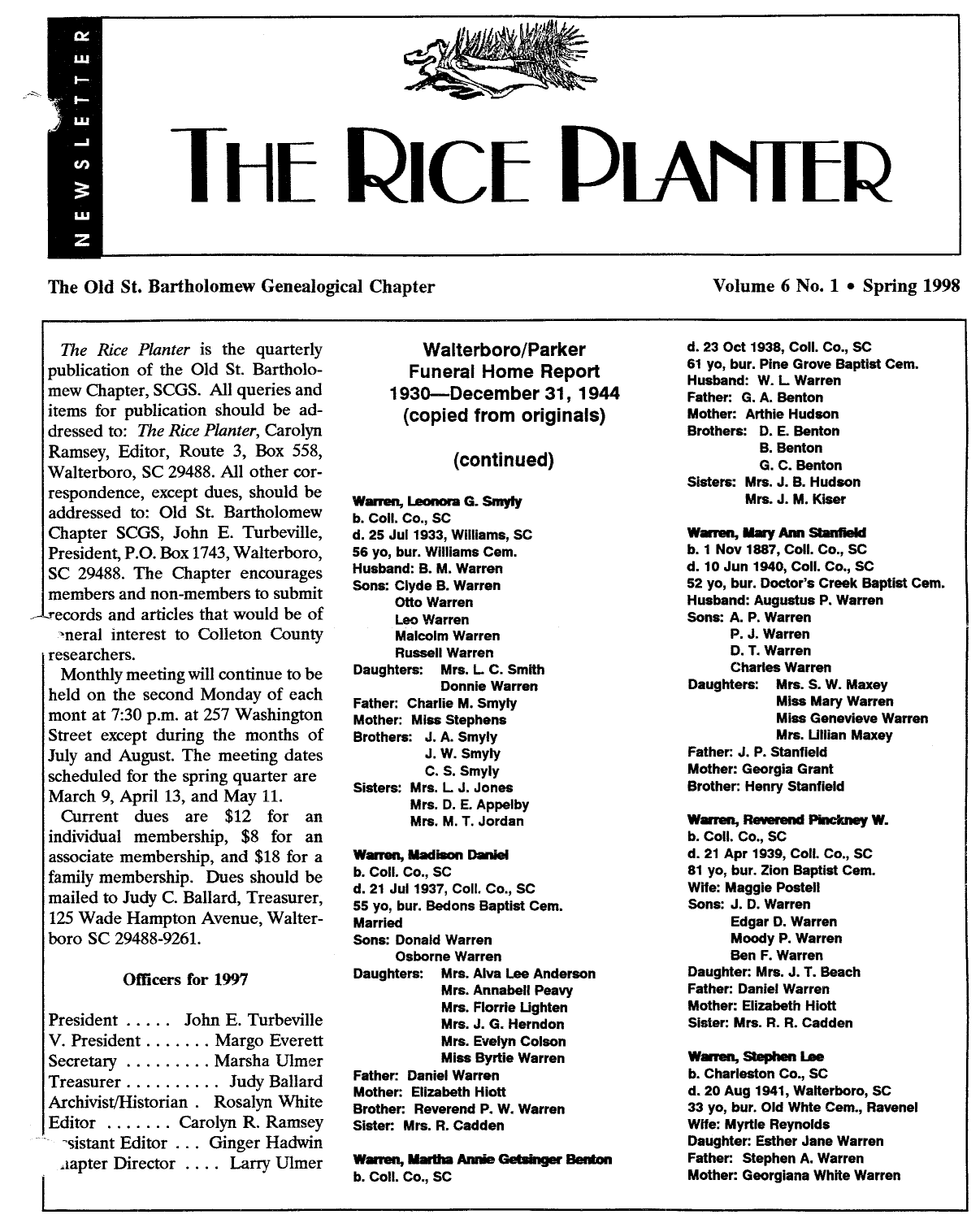## The Old St. Bartholomew Genealogical Chapter

**Brother: J. E. Warren** Sisters: Mrs. John R. Stoll Mrs. G. G. DuPont Mrs. R. E. Postell Mrs. D. L. Phillips

## **Warren, Victoria Glover**

b. 1859, Coll. Co., SC d. 10 Jun 1938, Walterboro, SC 69 yo, bur. Live Oak Cem. Husband: Joseph E. Glover Daughters: Mrs. Victoria Breihahnu Mrs. Margaret Glover **Miss Ottie Lee Warren** Father: Joseph E. Glover Mother: Mary E. Glover

**Brother: L. N. Glover** Sister: Mrs. Lucia G. Hubster

#### **Washington, Adeline**

b. Coll. Co., SC d. 4 Mar 1935, Coll. Co., SC **Single Father: Joseph Washington** 

## **Washington, Caroline Warren**

b. Coll. Co., SC d. 26 Aug 1938. Green Pond. SC 37 vo. bur. Dreamfield Cem. Husband: Joe Washington Sons: Albert Washington Lewis Washington Paul Washington Elijah Washington Daughters: Clara Washington Lou Washington **Father: Wilton Warren Brothers: Robert Warren Ben Warren Sister: Mary Wright** 

#### **Washington, Louretta Murray**

b. Coll. Co., SC d, 27 Sep 1934, Ritter, SC 25 yo, bur. Crumnel Methodist Cem. Husband: Joe Washington Father: Joe Murray Mother: Jae Jackson

#### **Washington, Nancy Jones**

b. Coll. Co., SC d. 29 Jun 1936, Wiggins, SC 38 yo, bur. Wiggins Cem. **Husband: Jack Washington Father: Tom Jones Mother: Lucy Quaker** 

#### **Washington, Susan**

b. Coll. Co., SC d. 12 Jan 1938, Walterboro, SC 67 yo, bur. White Hall Cem. Husband: Joe Washington

### **Mother: Susie Gates**

#### **Wasson, George**

b. Coll. Co., SC d. 7 Nov 1941, Coll. Co., SC 81 vo. bur. Bedons Baptist Cem. Widower of Rebecca Craven Wasson Sons: Mack Wasson George Wasson, Jr. **Wesley Wasson** Daughters: Mrs. Henry Bazzle Mrs. Dock Warren **Father: George Wasson Mother: Martha Bazzell** Sister: Mrs. T. Colson

## Wasson, Julia

b. Coll. Co., SC d. 20 Mar 1938, Coll. Co., SC 81 yo, bur. Bedons Baptist Cem. **Single Father: George Wasson** Mother: Martha Bazzle **Brother: George Wasson** Sister: Mrs. John Colson

## **Watlin, Lillian Starr**

b. Wilmington, Delaware d. 28 Feb 1941. Walterboro, SC 69 vo. bur. Detroit. Michigan **Widow of Albert Watlin Sister: Mrs. Marion W. Greenwood** 

## **Way, David Crosby**

b. Coll. Co., SC d. 20 Feb 1934, Coll. Co., SC  $1<sub>vo</sub>$ Father: John Way **Mother: Lanetta Crosby** 

## Way, Captain George William

b. 27 Jan 1844, Coll. Co., SC d. 2 Dec 1938, Coll. Co., SC 94 yo, bur. Zion Baptist Cem. Wife: Lucia Kinard Way Son: E. B. Wav Daughters: Mrs. Mollie Sykes Mrs. J. M. Bennett Father: G. W. Wav **Mother: Amantha Beach** 

#### **Wearing, Evelyn Harvey**

b. Coll. Co., SC d. 1 Apr 1939, Green Pond, SC 36 vo. bur. Hickory Hill Cem. **Husband: Frank Wearing Sons: Frank Wearing Melvin Wearing Albert Wearing** Lewis Wearing Daughters: Dorothy Wearing **Addie Mae Wearing** 

## **Father: January Harvey Mother: Sibbie Washington Brothers: Isacc Harvey Ben Harvey Will Harvey January Harvey** Sister: Hattie McPherson

#### Webb, Joseph Frederick

b. Coll. Co., SC d. 22 Mar 1934, Coll. Co., SC 82 vo. bur. Live Oak Cem. **Sinale Father: Edward Webb Mother: Mary Fraser** 

## Webb, Lee

b. Coll. Co., SC d. 13 May 1941, St. Paul, SC bur. St. Paul, SC Wife: Ruby Webb **Father: Primus Webb Mother: Lilie Brown** 

#### **Weeks, Charles Berry**

b. Coll. Co., SC d. 14 Jun 1936, Walterboro, SC 43 yo, bur. Maple Cane Baptist Cem. Wife: Janie Lee Wiggins Weeks Son: Charles Berry Weeks Daughters: Blanch Idell Weeks **Alma Lee Weeks** Father: William Weeks **Mother: Margaret Gatch Brothers: Willam Perry Weeks William Heyward Weeks Sisters: Mrs. Henry Padgett** Mrs. A. C. Canady Mrs. J. R. Beach

## **Weeks, Henry Mallard**

b. Coll. Co., SC d. 7 Nov 1941, Coll. Co., SC 81 yo, bur, Maple Cane Baptist Cem. Wife: Lillie Forwell Weeks Sons: O. C. Weeks **Walter Weeks** N. M. Weeks Daughters: Mrs. Gary Ferguson Ms. Rulledge Hill Mrs. Edgar Carr **Miss Nancy Weeks** Father: Reverend John S. Weeks **Mother: Sarah Hiott** Brothers: P. M. Weeks S. W. Weeks J. B. Weeks **B. G. Weeks** Sister: Mrs. W. T. Garrett

**Weidner, Baby Girl** b. 28 Aug 1944, Walterboro, SC

## Volume 6 No. 1 • Spring 1998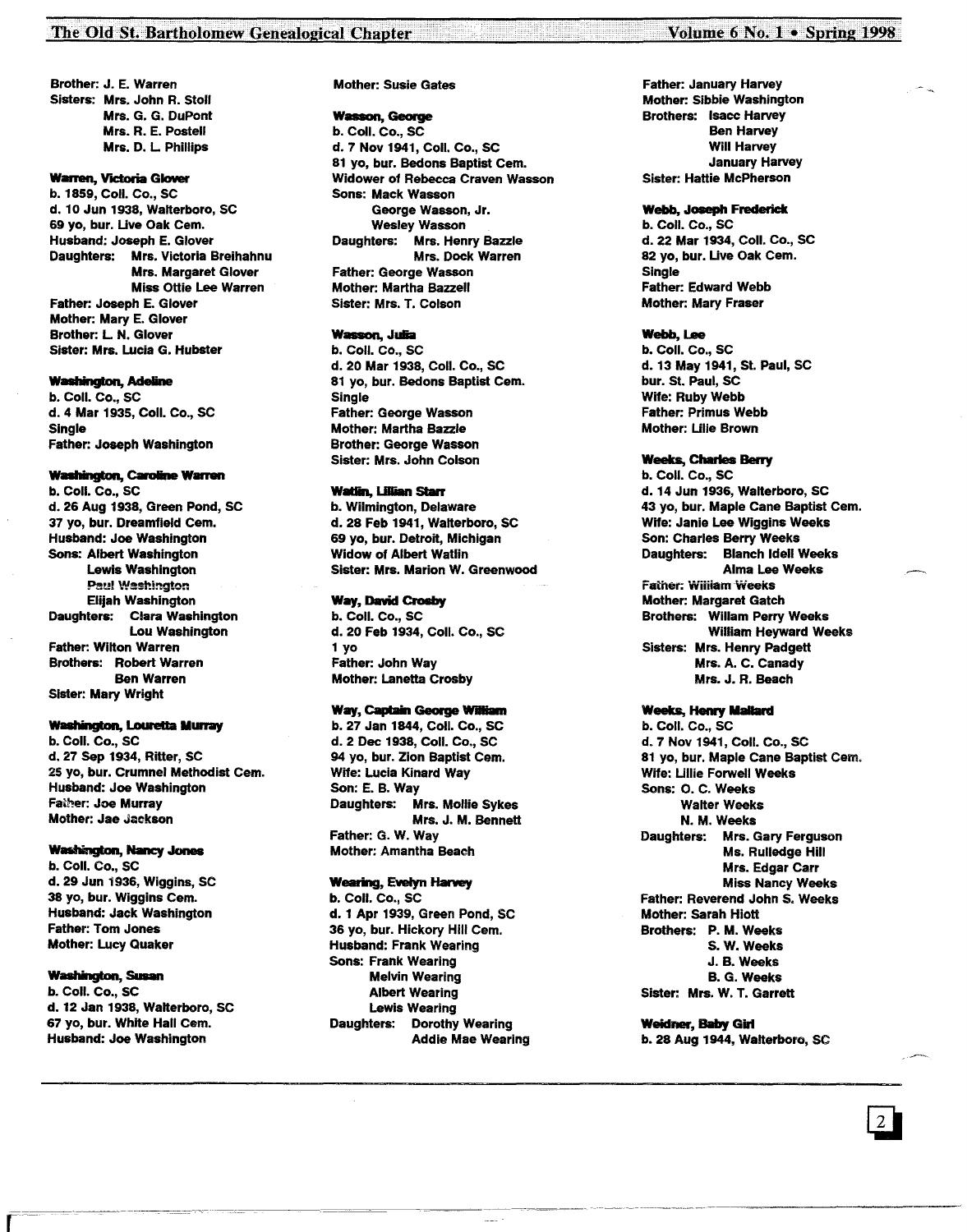## The Old St. Bartholomew Genealogical Chapter

d. 28 Aug 1944, Walterboro, SC 1 do, bur. Uve Oak Cem. Father: Captain J. J. Weidner Mother: Ullian luins

#### Welch, Baby Girl

b. 2 Apr 1944, Walterboro, SC d. 2 Apr 1944, Walterboro, SC 1 do, bur. Evergreen Christian Cem. Father: Raymond B. Welch Mother: Myrtlel Purvis Welch

## Wells, Elizabeth Ellen Simmons

b. Hampton Co., SC d. 3 Jun 1937, Walterboro, SC 68 yo, bur. Great Swamp Baptist Cem. Widow of Cape Wells Sons: J. I. Wells B. R. Wells Daughters: Mrs. H. W. Terry Mrs. B. P. Hubbard Father: E. B. Simmons Mother: Uddie Cook Brother: N. H. Simmons Sisters: Mrs. M. A. Peeples Mrs. L W. Deloach Mrs. R. H. Sinclair

#### We&C08I, James Whaley

b. Charleston, SC d.1 Nov 1930, Coli. Co., SC ~6 yo, bur. Uve Oak Cem. 'ife: Ella Jones Wescoat .>on:G. J. Wescoat Daughters: Mrs. W. L. Easterlin Mrs. G. C. Brown Mrs. L B. Patterson Father: Dr. J. J. Wescoat Mother: E. Rivers

## Wescott, Cecil

b. Edisto Island, SC d. 16 Jan 1942, Edisto Island, SC 83 yo, bur. Trinity Episcopal Cem. Widower of Jennie Stevens Daughter: Mrs. F. A. Wilkerson

## Westbury, Abraham E.

b. Dorchester Co., SC d. 23 Jul 1942, Gainseville, FL 72 yo, bur. Utsey Cem. Wife: Frankie Easterlin Westbury Sons: Wilkes W. Westbury D. Smith Westbury Harry A. Westbury Daughters: Mrs. E. W. Garris Mrs. Fairey Utsey Mrs. Bradley Bass Stepdaughter: Mrs. Clara Lee Bell Father: Thomas Westbury Mother: Fannie Utsey Brother: G. N. Westbury

.~-------------.---------~---------- -------\_.\_--

Sisters: Mrs. D. L McAlhaney Mrs. W. P. Shuler

## Whilaker, Hugh Walker

b. Duluth, GA d. 11 Mar 1936, Walterboro, SC 23 yo, bur. Uve Oak Cem. **Single** Father: Reverend M. B. Whitaker Mother: Mary Lou Major Brother: Marvin Whitaker

## White, Baby Girl

b. 1 Aug 1942, Walterboro, SC d.1 Aug 1942, Walterboro, SC 1 do, bur. Pleasant Hill Cem. Father: B. C. White Mother: Caroline Rentz

## White, Dina Ulmer

b. Coli. Co., SC d. 19 Feb 1939, Green Pond, SC 39 yo, bur. Ebenezer Baptist Cem. Husband: Frank White Father: John Ulmer Mother: Margaret

## White, Ella

d. 9 Aug 1933, Coli. Co., SC 35 yo, bur. Sikes Cem. Husband: George White

#### White, leish

b. Coli. Co., SC d. 23 Nov 1930, Walterboro, SC 84 yo, bur. Parils Cem. Wife: Juliette White Son: Dan White Father: Billy White

## Wiggins, Moncil Read

b. Coli. Co., SC d. 26 Dee 1940, Columbia, SC 29 yo, bur. Padgetts Cem. Husband: Henry Ben Wiggins Sons: Alford Wiggins Barney Wiggins Father: B. M. Read Mother: Stella Pulaski Brothers: Bert Read Wilton Read Ben Read Sisters: Sadie Williams Stella Pi.e Margaret Maxey

## Wilder, Hennaret Swilla

b.4 Mar 1871, Wilson, NC d. 5 Feb 1940, Coli. Co., SC 68 yo, bur. Bedons Baptist Cem. Wife: Sennie Frances Kicklighter Father: M. H. Wilder

Mother: Lucenda Williamson

#### •••••• Benjamin M.

b. Coli. Co., SC d. 28 Mar 1936, MashawYIlle, SC 74 yo Widower Sons: Ben Williams Charlie Williams Joseph Williams Daughters: Vivian Williams Mamie Williams Father: B. M. Williams Mother: Miss Crosby Brother: Campie Williams Sister: Mrs. Allie Francis

## Williams, Carey Francis

b. Coli. Co., SC d. 21 Feb 1940, Jacksonville, FL 49 yo, bur. Bedons Baptist Cem. Husband: R. D. Williams Son: T. S. Beaudrot Father: Edward Francis Mother: Caroline Blocker Brothers: C. E. Francis A. M. Francis

#### Williams, Charles Edward

b. Darlington Co., SC d. 4 Sep 1944, Walterboro, SC 10 yo, bur. Grove Hill Cem., Darlington, SC Father: R. F. Williams Mother: Ida Squire Brothers: James Elliott Williams R. F. Williams, Jr.

## Williams, Charlie

b. Hartsville, SC d. 25 Feb 1941, Walterboro, SC 24 yo, bur. Gallus Cem., Lake City, SC Wife: Willie Mae Williams

#### Williams, Edward P.

b. Coli. Co., SC d. 27 Oct 1933, Walterboro, SC 70 yo, bur. Live Oak Cem. Wife: Bessie Williams Father: Frank Williams Mother: Elsie Williams

#### Williams, Erie Crosby

b. 25 Sep 1898, Coli. Co., SC d. 22 Nov 1940, Ruffin, SC 43 yo, bur. Doctor's Creek Baptist Cem. Husband: W. H. Williams Son: Willie Williams, Jr. Daughter: Mary Helen Williams Father: M. J. Crosby Mother: Susan C. Breland **Sister: Miss Reba Crosby** 

.--.,',.... .---- ..-.-.- .....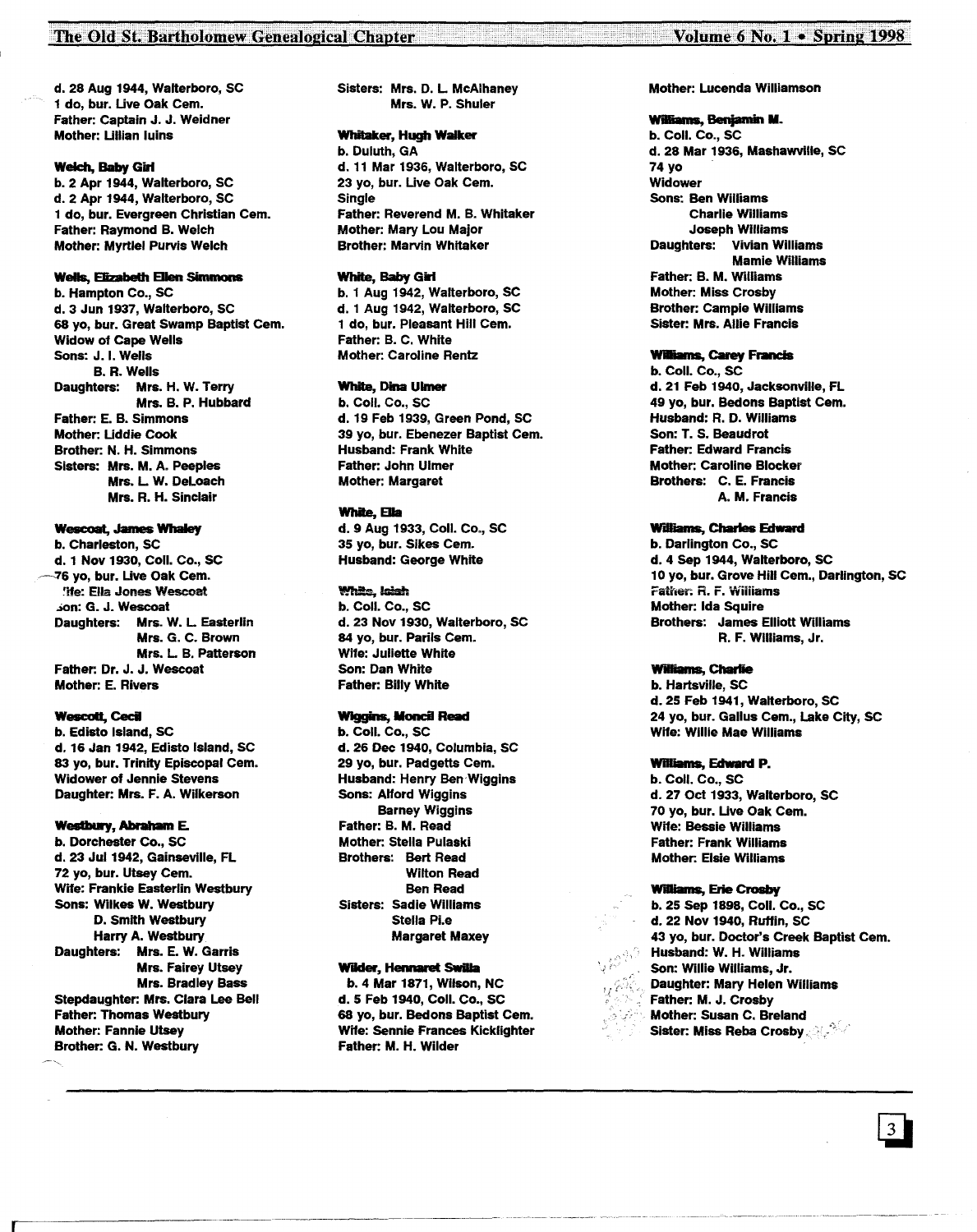Williams, Flossie Hosey

b. Coli. Co., sc d. 6 Dee 1924, Coli. Co., SC 23 yo, bur. St. Paul Methodist Cem. Husband: Hesikiah Williams Father: John Hosey Mother: Henrietta Lavine

## **Williams, George**

b. Coli. Co., SC d. 11 Feb 1935, Coli. Co., SC 62 yo, bur. Springtown Cem. Widower Father: Jack Williams

## **Williams, Henry Bass**

b. Coil. Co., SC d. 18 Mar 1933, Williams, SC 63 yo, bur. Williams Cem. Wife: Della Black Williams Sons: Robert Williams Henry Williams Ernest Williams Harry Williams Daughters: Idella Williams Mrs. M. E. Miley Mrs. F. M. Caldwell Father: Henry Williams Mother: Martha Risher Brother: Frank Williams Sisters: Mrs. E. E. Kinsey Mrs. Don Padgett Mrs. J. A. Smiley

## Williams, Henry Jake

b. Coli. Co., SC d. 17 Mar 1934, Ruffin, SC 66 yo, bur. Risher Cem. Wife: Nancy Carter Williams Sons: J. W. WIlliams B. M. Williams Duncan Williams Clinton Williams Herman Williams Kline Williams Daughters: Mrs. G. F. Fox Louise Williams Inez Williams Father: James E. Williams Mother: Mollie May

#### **Williams, Isaiah**

b. Coli. Co., SC d. 24 Dee 1932, Coli. Co., SC 50 yo, bur. Uve Oak Cem. Wife: Ella Nesmith Williams Father: Shed Williams Mother: Ellen Wilson

## **Williams, Janie Chisolm**

b. Coil. Co., SC d.5 May 1938, Green Pond, SC 20 yo, bur. Goff Cem. Husband: Ed Williams Father: Hector Chisolm Mother: Cilia Fraser

## Williams, Jinunie Carter

b. Coli. Co., SC d. 10 Dee 1930, Coli. Co., SC 2 yo, bur. Risher Cem. Father: E. C. Williams Mother: Helen Ulrich Brother: 1 (age 5)

## Wiliams, Joeeph W.

b. Coli. Co., SC d. 28 Oct 1933, Walterboro, SC 24 yo, bur. Bedons Baptist Cem. Wife: Fay Craven Williams Son: Joseph W. Williams, Jr. Father: Benjamin Williams Mother: Frances Crawford Brothers: C. P. Williams Benjamin D. Williams Sisters: Mrs. Joe Baker Miss Mary Williams

## Williams, Lottie Green

b. Coli. Co., SC d. 8 Jun 1931, Walterboro, SC 25 yo, bur. Hunters Cem. Husband: Harold Williams Father: Hacklus Green Mother: Virginia Reid

## WIliams, **Lauise lIitcheII**

b. 1866, Coli. Co., SC d. 13 Nov 1934, Ritter, SC 68 yo, bur. St. Paul Cem. Husband: Rufus Williams Sons: Allen Stephens Chris Williams H. Williams Daughter: Elease Green Father: Spencer Mitchell

#### Williams, Maud Padgett

b. Coli. Co., SC d. 20 May 1932, Coli. Co., SC 39 yo Husband: T. M. Williams Son: Thomas Williams Daughter: Elise Williams Father: I. M. Padgett Mother: Jessie Wolfe Brothers: Roy Padgett C. D. Padgett Keller Padgett Sisters: Mrs. L D. Donald Mrs. Peter Hanebery Mrs. Pledger Bishop Mrs. D. P. O'Connell Mrs. A. F. Destefano

## Mrs. Buddie Hoff

## Williams, Nathan b. Orangeburg, Co., SC d.2 Dee 1937, Coli. Co., SC 82 yo, bur. Rizers Chapel Cem. Wife: Laura Williams

#### Williams, Silvia Perry

b. Dorchester Co., SC d. 23 Jan 1933, Coli. Co., SC 48 yo, bur. Givans-Sharon Cem. Husband: Mack C. Williams Father: William Perry Mother: Alice Wilson

## Willis, Benjamin Hilliard

b. Coli. Co., SC d. 9 Aug 1936, Walterboro, SC 63 yo, bur. Cottageville Cem. Wife: Mabel Thomas Willis Adopted son: Paul Willis Daughters: Mrs. Clyde Ackerman Mrs. J. J. Rentz Miss Mildred Willis Miss Doris Willis Father: B. G. Willis Mother: Carrie Risher Brothers: T. S. Willis L L Willis W. M. Willis Sister: Mrs. T. R. Strickland

## Willis, Edward Legare

b. Coli. Co., SC d. 24 Dee 1937, Cottageville, SC 23 yo, bur. Cottageville Cem. Single Father. Godfrey B. Willis Mother: Viola Reeves Brothers: Carroll Willis George Willis Allen Willis Sisters: Mrs. Ralph Corbett Mrs. G. E. Hiott Mrs. P. A. Ackerman Mrs. Parnegle Stivender Mrs. R. C. Riley Mrs. W. R. Reeves

## Willis, George

b. Bamberg Co., SC d. 14 Dee 1940, Coli. Co., SC 40 yo Wife: Mary Mitchell Willis Brother: Charlie Willis

## Willis, Henry

b. Sumter Co., SC d. 21 Nov 1933, Ruffin, SC 63 yo, bur. Smyly Cern. Widower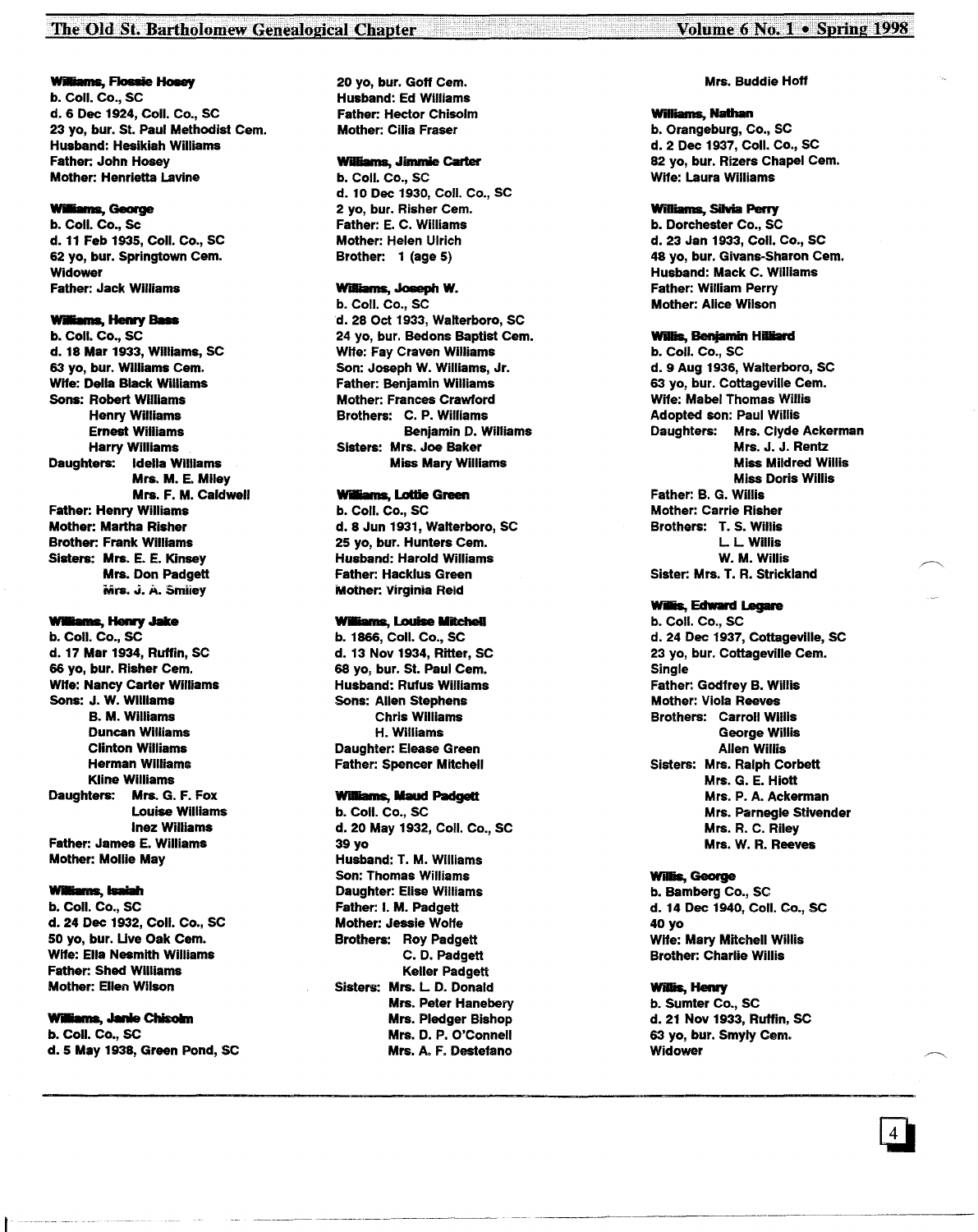## The Old St. Bartholomew Genealogical Chapter **1998** The Old St. Bartholomew Genealogical Chapter

Father: Joe Willis Mother: May Willis

## **Willis, James Allen**

b. Coli. Co., SC d.9 May 1936, Walterboro, SC 65 yo, bur. Cottageville Cem. Single Father: R. E. Willis Mother: Annie Ackerman Sisters: Mrs. Amelia Knight Mrs. S. G. Pierce Miss Lottie Willis

## Willis, Mildred Black

b. 15 Dee 1881, Smithville, TN d.22 Oct 1944, Charleston, SC 62 yo, bur. Cottageville Cem. Widow of W. E. Willis Sons: Thomas A. Willis Captain W. E. Willis Daughter: Mrs. James H. Roberts, Jr. Father: Robert Black Mother: Ida Mandleboum Sister: Mrs. Thomas Reid

## Willis, Thomas Stephen

b. 6 Apr 1877, Coli. Co., SC d. 15 Feb 1943, Walterboro, SC 65 yo, bur. Cottageville Cem. Wife: Margaret Ackerman Willis \_Son: Captain Robert L Willis aughters: Mrs. H. J. Yarborough Mrs. John Turner Father: Benjamin Willis Mother: Carrie Risher Brothers: Dr. W. M. Willis Dr. L L Willis Sister: Mrs. Tom Strickland

## Willis, William Ellison

b. 11 Aug 1866, Coli. Co., SC d. 8 Jul 1943, Charleston, SC 77 yo, bur. Cottageville Cem. Widower of Mamie Riley Second Wife: Martha Mildred Black Willis Sons: Captain W. E. Willis, Jr. T. A. Willis Daughter: Mrs. James H. Roberts, Jr. Father: L H. Willis Mother: Elinor Dandridge Brothers: A. V. Willis A. A. Willis

## Wilson, Effie

b. 26 Jun 1879, Smoaks, SC d. 27 Jul 1941, Coll. Co., SC 62 yo, bur. Pleasant Grove Baptist Cem. Widow Father: E. F. Wilson Mother: Martha Lou Cooner Half brother: Louis Wilson

## Sisters: Mrs. Kizzie Risher Mrs. O. C. Craven Mrs. Fred Spell Mrs. B. R. Black

## Wilson, Jame Phillip

b. Coli. Co., SC d. 14 5ep 1943, Coli. Co., SC 69 yo, bur. Smoaks Baptist Cem. Wife: Patsy Padgett Wilson Sons: J. B. Wilson W. R. Wilson J. P. Wilson, Jr. Daughters: Mrs. E. H. Padgett Mrs. D. B. Hudson Father: James Wilson Mother: Mary Wilson Sister: Mrs. B. F. Carroll

### Wilson, Joseph Eart

b. Coli. Co., SC d. 17 Jun 1935, Cope, SC 43 yo, bur. Pleasant Grove Cem. Wife: Lizzie Drawdy Wilson Son: Ernest Wilson Daughters: Gladys Wilson Ray Wilson Louise Wilson Elizabeth Wilson Father: Andrew Wilson Mother: Miss Allie Risher Brother: Ernest Wilson Sister: Mrs. Pauline Risher

## 'K1Ison, 5arah Allie Risher

b. Coli. Co., SC d. 27 Feb 1940, Canadys, SC 82 yo, bur. Pleasant Grove Cem. Widow of Andrew W. Wilson Son: H. L Wilson Daughter: Mrs. R. L Risher Father: Reverend S. Risher Mother: Miss Sibbie Crosby

## Wins, Ezra Eugene

b. Dorchester Co., SC d. Jul 1942, Charleston, SC 57 yo Single Father: John Wins Mother: Mary Ferrell Brother: John Wins Half brother: L. L. Wins Sister: Mrs. H. J. Proctor

#### Wise, Eugene Reubin

b. 1866, Charleston Co., SC d. 13 Oct 1934, Summerville, SC 68 yo, bur. Boone Hill Cem. Wife: Victoria Sweat Wise Sons: J. W. Wise J. E. Wise

Daughters: Mrs. J. D. Winter Mrs. N. W. Sweat Father: James Wise Mother: Harriett Simmons Sister: Carrie R. Sweat

#### Wise, Victoria Sweat

b. 14 May 1868, Dorchester Co., SC d. 8 Dee 1942, Summerville, SC 73 yo, bur. Boone Hili Methodist Cem. Widow of Reubin Wise Sons: Johnny Wise Jacob Wise Daughters: Mrs. David Winter Mrs. N. W. Sweat Father: Wash Sweat Half sister: Mrs. Jacob Easterling

## Wolf, John William

b. 15 May 1887, Orangeburg Co., SC d. 2 Aug 1932, Coli. Co., SC 45 yo, bur. Sunny Side Cem. **Divorced** Son: Samuel Wolf Father: Christian J. D. Wolf Mother: Martha 5eigler Brother: Christian J. D. Wolf, Jr. Sisters: Mrs. I. M. Padgett Mrs. C. E. Wolf Mrs. M. F. Dukes Mrs. B.H. Weather Mrs. Fred Jourdan

#### Wood, Tiny Mizzell

b. Dorchester Co., SC d. 20 Dee 1944, Coli. Co., SC 65 yo, bur. Shepherd Grove Cem. Widow of J. H. Wood Sons: James H. Wood John C. Wood Alvin J. Wood Daughter: Mrs. R. F. Kirkland Father: Washington Mizzell Mother: Margaret Pye

#### Woods, Baby Girl

b. 22 Aug 1930, Walterboro, SC d. 24 Aug 1930, Walterboro, SC 2 do, bur. Great Swamp Cem. Father: J. W. Woods Mother: Birdie Davis

## Woods, Birdie Davis

b. Hampton Co., SC d. 3 5ep 1930, Walterboro, SC 25 yo, bur. Great Swamp Cem. Husband: J. W. Woods Children: 4 small

## Wrenn, Luia Outzts

b. Edgefield Co., SC d. 7 May 1935, Walterboro, SC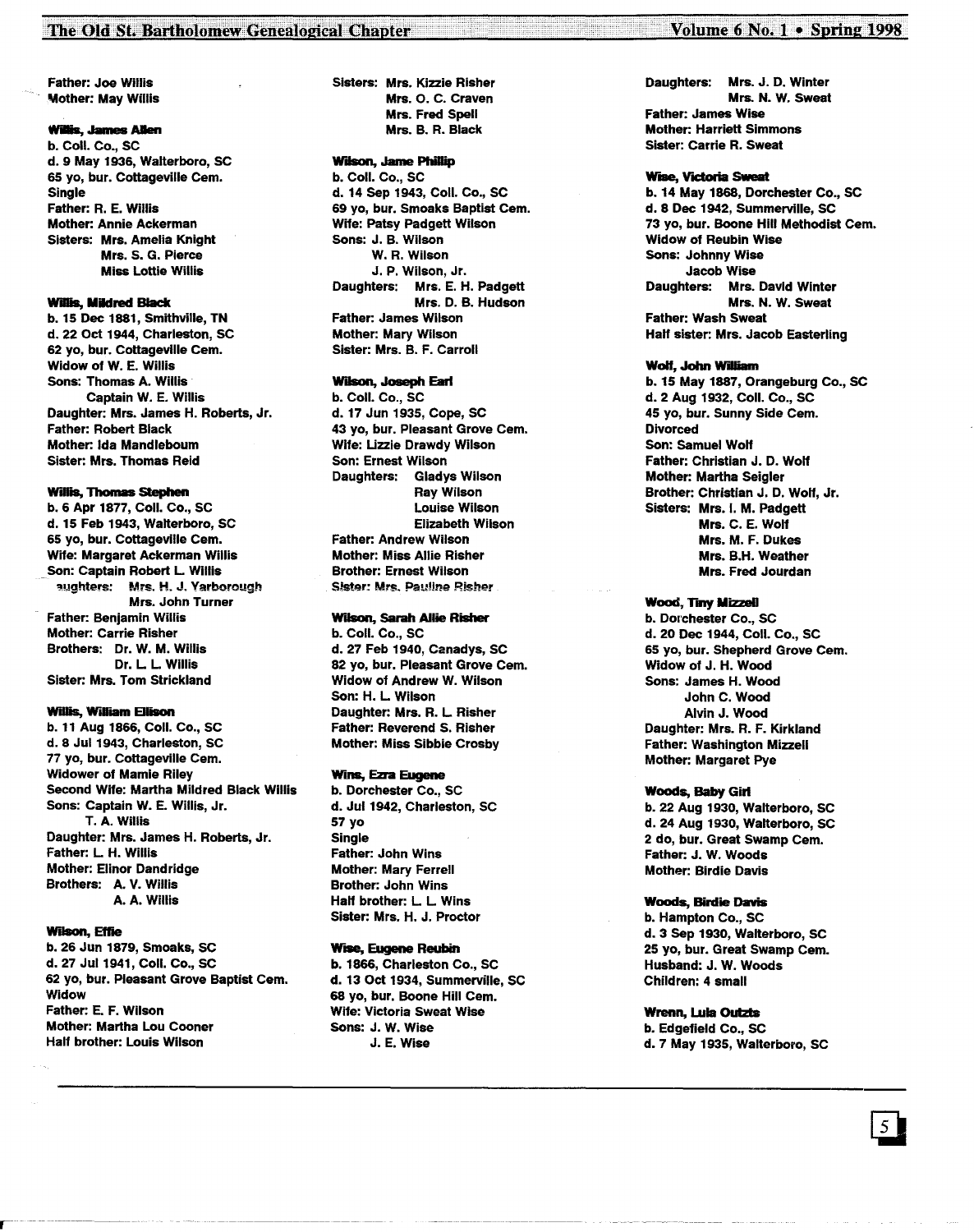## The Old St. Bartholomew Genealogical Chapter

80 vo. bur. Mountain Creek Baptist Cem. **Widow of David Coldwell Wrenn Sons: Herbert Wrenn** J. O. Wrenn Daughters: Mrs. Paul Miller **Mrs. Riddick Ackerman Father: George Outzts Mother: Miss Kearse Brother: Ed Outzts** Sisters: Mrs. Joe Patterson Mrs. Ed Shaffer **Mrs.Jessie Corley** 

## **Wright, Albertha Hay**

b. Ashton, SC d. 7 Sep 1930, Coll. Co., SC 27 yo, bur. Sikes Savannah Cem. Husband: Benjamin Wright **Father: William Hay Mother: Henrietta Risher** 

## Wright, Howard

b. 1908, Coll. Co., SC d. 6 Aug 1941, Columbia, SC 33 yo, bur. Cypress Creek Cem. **Wife: Martha Wright Father: Neison Wright Mother: Alice Kearse** 

## Wright, Joe S.

b. Coll. Co., SC d. 9 Aug 1930, Coll. Co., SC 78 yo, bur. Penile Mathodist Cem. Wife: Mary Fralix Wright Daughters: Anisha Pellum **Catherine Fletcher Josie Pellum Father: Bert Wright** 

#### **Wright, William Gansen**

b. Charlotte, NC d. 22 Jul 1937, Coll. Co., SC 31 yo, bur. Cem near Grays, SC Wife: Rosa Hughes Wright **Father: Andrew Wright Mother: Mary Mahatter** Sister: Mrs. Willie Drawdy

#### **Yates, Anna**

b. Coll. Co., SC d. 10 Sep 1936, Coll. Co., SC 30 yo, bur. Penile Baptist Cem. Husband: John W. Yates **Father: Dolly Jimmerson** Mother: Hannah Boatright

## York, George Winfred

b. NC d. 14 Aug 1942, Coll. Co., SC 30 yo, bur. NC **Wife: Kanapolis York** 

**Youmans, Addicus Addison** b. Hampton Co., SC d. 21 Feb 1939, Cottageville, SC 80 yo, bur. Fox Cem. Wife: Maggie Margaret Rebecca Reeves Sons: L. A. Youmans Nolan R. Youmans George R. Youmans **Ivy L. Youmans** Daughters: Mrs. E. D. Spell Mrs. C. A. Durant Mrs. G. A. Christmas **Mrs. Thomas Crenshaw Father: Robert R. Youmans** Brother: Ben R. Youmans **Half brothers: Howell Youmans Elvin Youmans Leon Youmans** Sisters: Mrs. Luia McTeer **Mrs. Nellie McTeer** Half sisters: Mrs. Ethel? Mrs. Hilda O'Quinn

#### Youmans, Margaret Rebecca Reeves

b. Colleton Co., SC d. 23 Jun 1942, Cottageville, SC 80 yo, bur. Fox Cemetery **Widow of Addicus Addison Youmans** Sons: George R. Youmans **Ivy L. Youmans Nolan R. Youmans** L. A. Youmans Daughters: Mrs. E. D. Spell Mrs. C. A. Durant **Mrs. Thomas Crenshaw** Mrs. G. A. Christmas **Father: Louis Reeves** 35 Mother: Temperance Fox  $\mathbb{R}^3$ Brother: Dr. I. L. Reeves Half brother: O. H. Hill

## Youmans, Melvin

b. Hampton Co., SC d. 3 Aug 1934, Walterboro, SC 47 yo, bur. Ebenezer Methodist Cem. Widower **Sons: Julius Youmans Harry Youmans** Daughters: Mrs. Raymond Youmans **Daisy Lee Youmans** Adopted daughter: Charlotte Youmans **Father: Frank Youmans Brothers: Vanly Youmans Frank Youmans** W. H. Youmans

## Youmans, Van

b. Hampton Co., SC d. 11 Mar 1935, Walterboro, SC 39 yo, bur. Ebenezer Methodist Cem. **Widower of Mamie Moore Youmans Sons: Willie James Youmans** 

**Eugene Youmans** Daughters: Ruby Youmans **Lila Youmans Dorothy Youmans** Father: Frank A. Youmans **Mother: DeLaney Ferrall** Brothers: W. H. Youmans B. F. Youmans Young, Frances C. Ulmer b. Coll. Co., SC d. 28 Jan 1942, Walterboro, SC 61 yo, bur. Pine Grove Baptist Cem. **Widow of Frank Young** 1127 Daughters: Mrs. A. Wattie Warren - olle  $59411 -$ Mrs. F. Clifford Taylor  $\beta$  mu 59412 Mrs. Robert E. Taylor - alla  $5948\%$  Mrs. Hallie Clark - Berna  $\mathbb{R}^2$  Mrs. Henry Gaskins - Sudd Father: Mr. Ulmer Brothers: John Ulmer 747 Jimmie Ulmer 2705 Hudson Ulmer  $2.704$ Milton Ulmer  $2742$ Young, Frank Williamson  $2.13\%$ b. Ohio d. 12 Dec 1941, Walterboro, SC 60 yo, bur. Pine Grove Baptist Cem. Wife: Frances Ulmer Fisk Young Step daughters: Mrs. A. Wattie Warren 1946 Mrs. F. Clifford Taylor Mrs. Robert E. Taylor **Mrs. Hallie Clark Mrs. Henry Gaskins** Zalin, Edna H. Barth b. Russia d. 4 Apr 1933, Walterboro, SC 54 yo, bur. Prith Sholom Cem. **Widow of Hyman Zalin** Sons: Abrahma Zalin **Harry Zalin** Jacob Zalin Daughters: Mrs. Albert Novit Mrs. William Mark Mrs. Isadore Screiber Father: Abraham Barth Brothers: Joseph Barth

Volume 6 No. 1 . Spring 1998

Van Youmans, Jr.

**Jake Barth** Sisters: Mrs. B. Levy Mrs. A. Levine Mrs. S. Krauis Mrs. L. Sedleskier

## Zeigler, Dace

b. Coll. Co., SC d. 17 Apr 1934, Coll. Co., SC 55 yo, bur. Evergreen Christian Cem. Wife: Mamie Hiers Zeigler Mother: Sarah Linder Zeigler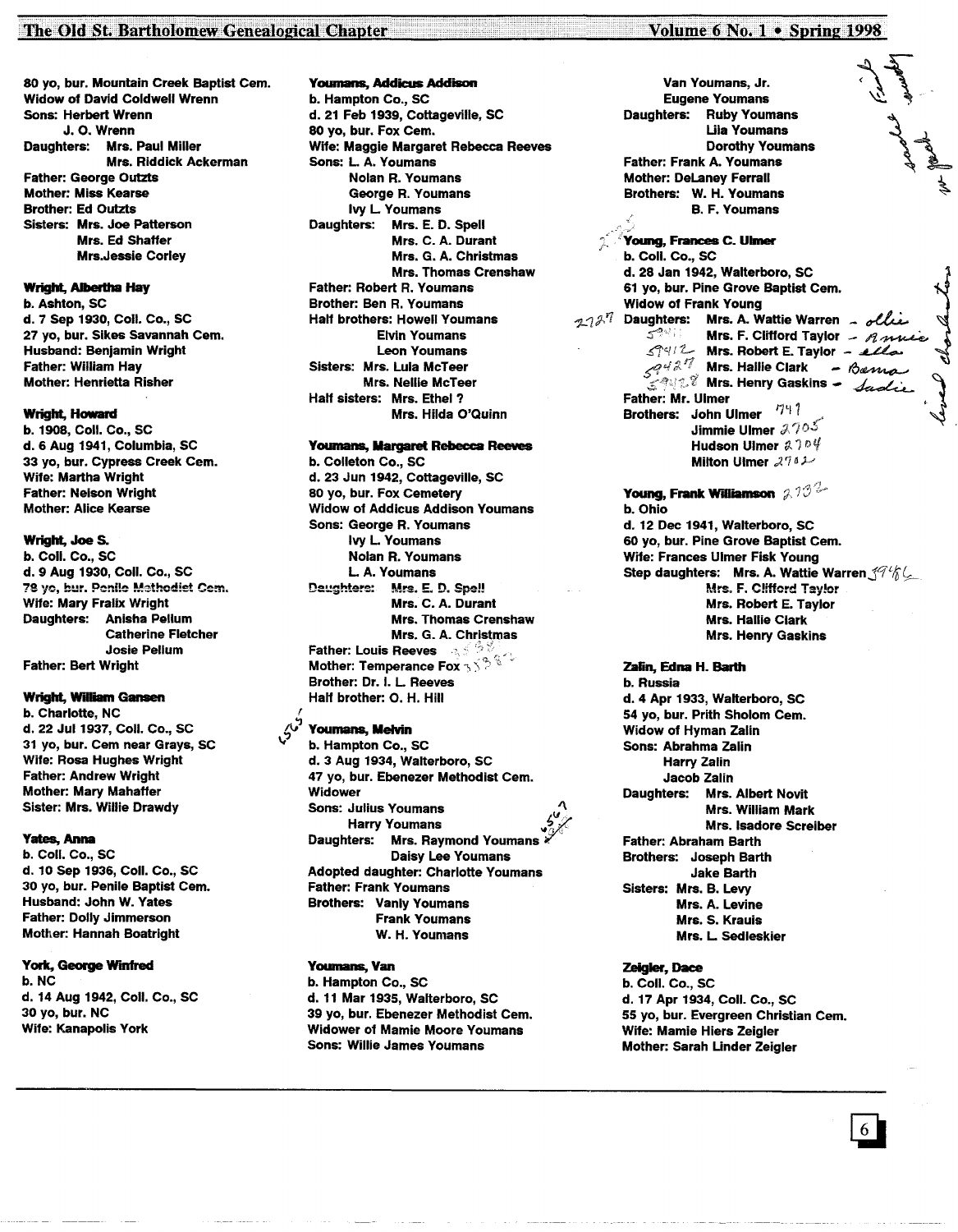Brothers: L H. Zeigler M. K. Zeigler Sisters: Mrs. J. J. Hiers Mrs. Perry Hiers

........ , - .. - - \_.\_--------- \_- - .. ',.,"',., ".,'" .. \_.

## Zeigler, Lewis Hollman

b. 20 Oct 1851, Coli. Co., SC d.7 Mar 1937, Walterboro, SC 85 yo, bur. Grace Advent Christian Cem. Wife: Lula Hiers Zeigler Sons: Wade Zeigler Heywood Zeigler Daughters: Mrs. J. D. Bolen Mrs. C. W. Thomas Mrs. A. B. Floyd Mrs. L F. Wheeler Miss Jennie Zeigler Father: George Capers Zeigler Mother: sarah Emand Under Brother: K. L Zeigler Sisters: Mrs. J. J. Hiers Mrs. Perry Hiers

#### Zeigler, Preston Brooks, Jr.

b. 26 Jun 1924, Charleston, SC d. 17 Jul 1944, St. Lo, France 20 yo, bur. Pleasant Grove Baptist Cem. Single Father: Preston Brooks Zeigler Mother: Eula Byrd Brother: Joseph D. Zeigler ~Sisters: Mrs. Wilmer Williams Mrs. Claud Jackson Mrs. leRoy Creel

## Zeigler, Willie

b. Coli. Co., SC d. 24 Mar 1934, Coli. Co., SC 45 yo, bur. Grace Advent Christian Cem. Wife: Pauline Green Zeigler Sons: Woodrow Zeigler Louis Zeigler Billy Zeigler Charles Zeigler Father: L H. Zeigler Mother: Lula Hiers Brothers: Wade Zeigler Heyward Zeigler Sisters: Miss Jenny Zeigler Mrs. Ruby sargeant Mrs. Mazie Floyd

## $\mu_{\alpha}$ q $\Lambda^{\gamma}$  Zellers, Darley Jame

(

b. Coll. Co., SC d. 7 Apr 1942, Coli. Co., SC 79 yo, bur. Bethel Methodist Cem.<br> $\zeta^{q^{i\left\{ \right\} \cup}}$  Widower of Elvira Bryant Zellers **Daughters: Mrs. M. W. Ulmer**  $2^{c}$ **<sup>3</sup>** Mrs. J. D. Varn Mrs. Mattie Avant Father: William Zellers

## Fred Parker Funeral Home Report 1945 (copied from originals)

## Beach, Thomas Walton

b. 2 Oct 1879, CoIl. Co., SC d. 25 Jun 1945, ColI. Co., SC 66 yo, bur. Zion Baptist Cem. Wife: Annie Lee Drawdy Sons: J. T. Beach Herman Beach Lanair Beach Daughters: Mrs. Milton Hiott Mrs. Brantley Robertson Mrs. D. M. Kinsey Mrs. R. T. Brown Mrs. H. B. Hiott Father: John Beach Mother: Sue Crosby Brothers: Joe W. Beach Tolbert Beach William Beach Sisters: Mrs. Charlie Atkinson Mrs. Mack Haddock Mrs. Raymond Ritter

## Bennett, Sunshine

b. 8 Aug 1928, Walterboro, SC d. 27 Apr 1945, Walterboro, SC 16 yo, bur. Live Oak Cem. Father: F. C. Bennett Mother: Luetta Bennett Brothers: Cecil Bennett Star Bennett Billy Bennett Sister: Alice Bennett

## $\left(3\right)^{56}$  Benton, Sylvia Lee

b. 26 Apr 1941, CoIl. Co., SC d. 24 Oct 1945, Walterboro, SC  $5^{10^{6}}$  a yo, bur. Pine Grove Baptist Cem.<br> $5^{10^{6}}$  Father: Irvin M. Benton<br> $5^{3^{6}}$  Mother: Margie Ulmer 5359 Sister: Diane Benton

## Bishop, Edar Padgett

b. CoIl. Co., SC d. 14 Jun 1945, Charleston, SC 56 yo, bur. Padgett Cemetery Husband: W. A. Bishop Son: Robert P. Bishop Father: R. R. Padgett Mother: Rebecca Hiers Brothers: R. B. Padgett G. M. Padgett W. S. Padgett E. H. Padgett Sisters: Mrs. N. E. Padgett Mrs. Laura Sutcliffe

## Bishop, Paul Derrick

b. 17 Apr 1870, Bamberg Co., SC d. 20 Nov 1945, CoIl. Co., SC 75 yo, bur. Live Oak Cem. Widower of Mary McMillan Bishop Sons: Hubert L Bishop Clinton Bishop Douglas Bishop Daughters: Mrs. Kenneth L. Ackerman Mrs. Camel Koger Mrs. Oond H. Guess Mrs. A. J. Campbell Father: Oliver Bishop Mother: Miss Copeland Brother: Dave Bishop

## Blocker, Henry Kirkland

b. 6 Sep 1903, Coil. Co., SC d. 15 Aug 1945, Walterboro, SC 41 yo, bur. Shiloh Baptist Cem. Wife: Gladys Hair Son: Hallie H. Blocker Daughters: Mrs. Louis Hair Ella Blocker Father: Dave Blocker Mother: Annie Padgett Brother: Arthur Blocker Sister: Mrs. C. M. Nettles

#### Blocker, Baby Boy

b. 19 Apr 1945, CoIl. Co., SC d. 22 Apr 1945, Walterboro, SC 3 do, bur. Peniel Baptist Cem. Father: Herman Blocker Mother: Mertie Mae Walling Brother: Herman Everett Blocker

#### Boyd, Marvin Leroy

b. 28 Jan 1877, Missouri d. 29 May 1945, Walterboro, SC 68 yo, bur. Live Oak Cem. Wife: Anna Burns Sons: J. Wyman Boyd Lt. Raymond L. Boyd Dr. Carl E. Boyd Cpl. Earl B. Boyd Pfc. Robeert E. Boyd Daughters: Mrs. Ray Nilson Glenna Boyd Vernelle Boyd Father: John Henry Boyd Mother: Lucretia Hill Brothers: Dr. J. C. Boyd Dr. B. W. Boyd R. E. Boyd, Sr. Sisters: Martha A. Boyd Mrs. J. G. Turley

#### (continued in next issue)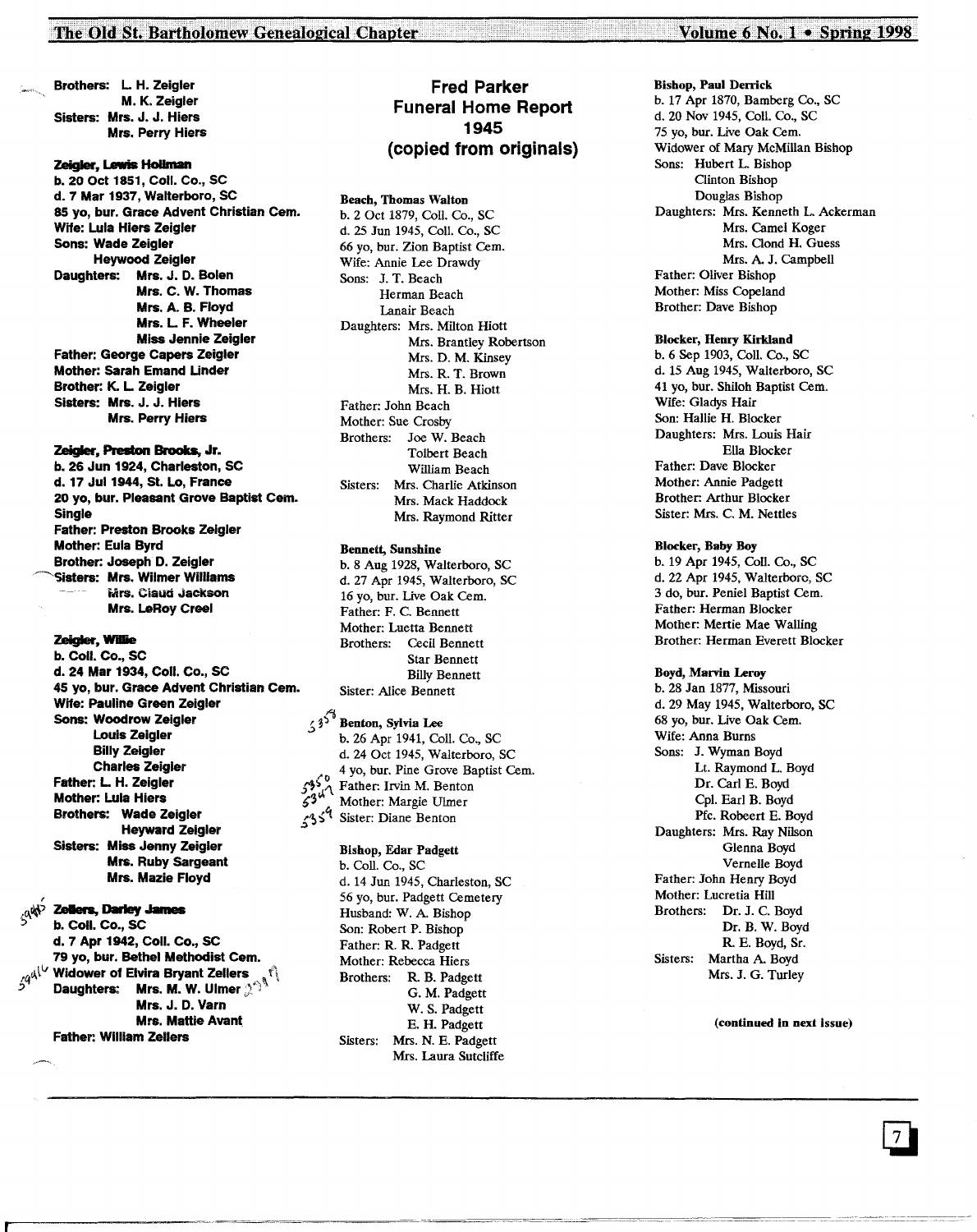## EXCERPTS FROM THE WALTERBORO NEWS, COLLETON PRESS, COLLETON DEMOCRAT, COLLErON STANDARD AND THE COLLErON NEWS--1875-1909

## (extracted by Doris M. Lucas)

## **MARRIAGES**

S. F. BENTON, a son of Mr. and Mrs. W. E. Benton of Sniders, and Miss Mayna Benton, a daughter of Mr. and Mrs. Charles Benton of Gusler, Georgia, were married on November 28, 1910.

ا ما<sub>ر</sub>ىپ<sub>ر</sub> <sub>49</sub> 4<sup>(1)</sup>Miss Jennie MCTEER, a daughter of Mr. and Mrs. James Speights McTeer, and Albert Harvin WICHMAN, the son of Mr. and Mrs. R. H. Wichman, were married on December 8, 1910. Mr. Wichman is vice president of the Farmers and Merchants Bank.

On December 4, 1910, Miss Harriet HILL, a daughter of Mr. and Mrs. J. N. Hill of Hendersonville, was married to John HINNANT. The wedding took place at the winter home of the Hills--White House.

On December 15, 1910, at Hamburg Plantation, Combahee River, White Hall Station, South Carolina, the wedding of Miss Augusta Hutson HEYWARD and Edward Barnwell SINKLER took place. Miss Heyward is the daughter of Mr. and Mrs. Robert Barnwell Heyward.

Miss Nora RUSHTON and Ira M. MAXCY, both of Smoaks, were married on December 11, 1910. The bride is a daughter of Reverend J. E. Rushton. Mr. Maxcy is a member of the firm of Smoak, Carter, and Maxcy.

Miss Annie FLETCHER and Rufus VARNADOE were married on December 18, 1910, at Hendersonville. The bride is a ~ daughter of Mr. and Mrs. Marion Fletcher, and the groom is a son of J. W. Varnadoe.

## DEATHS

Abigail Etheva MCMILLAN, a daughter of Mr. and Mrs. J. J. McMillan, died on February 2, 1910, at age 1 year, 2 months, and 4 days. She was named for her grandmother Mrs. David RAMSEY.

Mrs. Lottie MCELMURRAY, a native of Walterboro, died on March 19, 1910, at the age of seventeen. She was the daughter of J. J. HIERS. She is survived by her husband, G. C. McElmurray; her father; three sisters Mrs. Lula LANGDALE, Mrs. Mollie BEACH, and Mrs. Claudia SALTER; and two brothers Austin Hiers and Preston Hiers.

Master Daniel EASTERLAND, a two-year-old son of Mr. and Mrs. J. 0 Easterland, drowned in a tub of water in March of 1910.

Dr. E. R. HENDERSON, age 68, who wrote "The Autobiography of Arab" died on March 17, 1910, and was buried at Live Oak Cemetary. He was first married to Cornelia ZEALY of Grahamville, S. C. He is survived by four children of this marriage, two sons living in Texas and two daughters living in Georgia. His second marriage was to Miss Fannie BAGGETT who survives him. He is also survived by a sister Mrs. C. E. PATTERSON.

Mr. Newton LARISEY died at Mashawville on May 26,1910. He is survived by his wife and three brothers. He was buried at Larisey Burial Ground about two miles east of Sandy Dam.

Mrs. B. LEVY, the wife of B. Levy, postmaster, died on May 31, 1910, and was buried at Live Oak Cemetary. She is survived by her husband and other relatives.

\_\_\_\_\_ ~ ==~~=~~~=\_~~~=-==~~o~-~~-- -~~~~~\_~ \_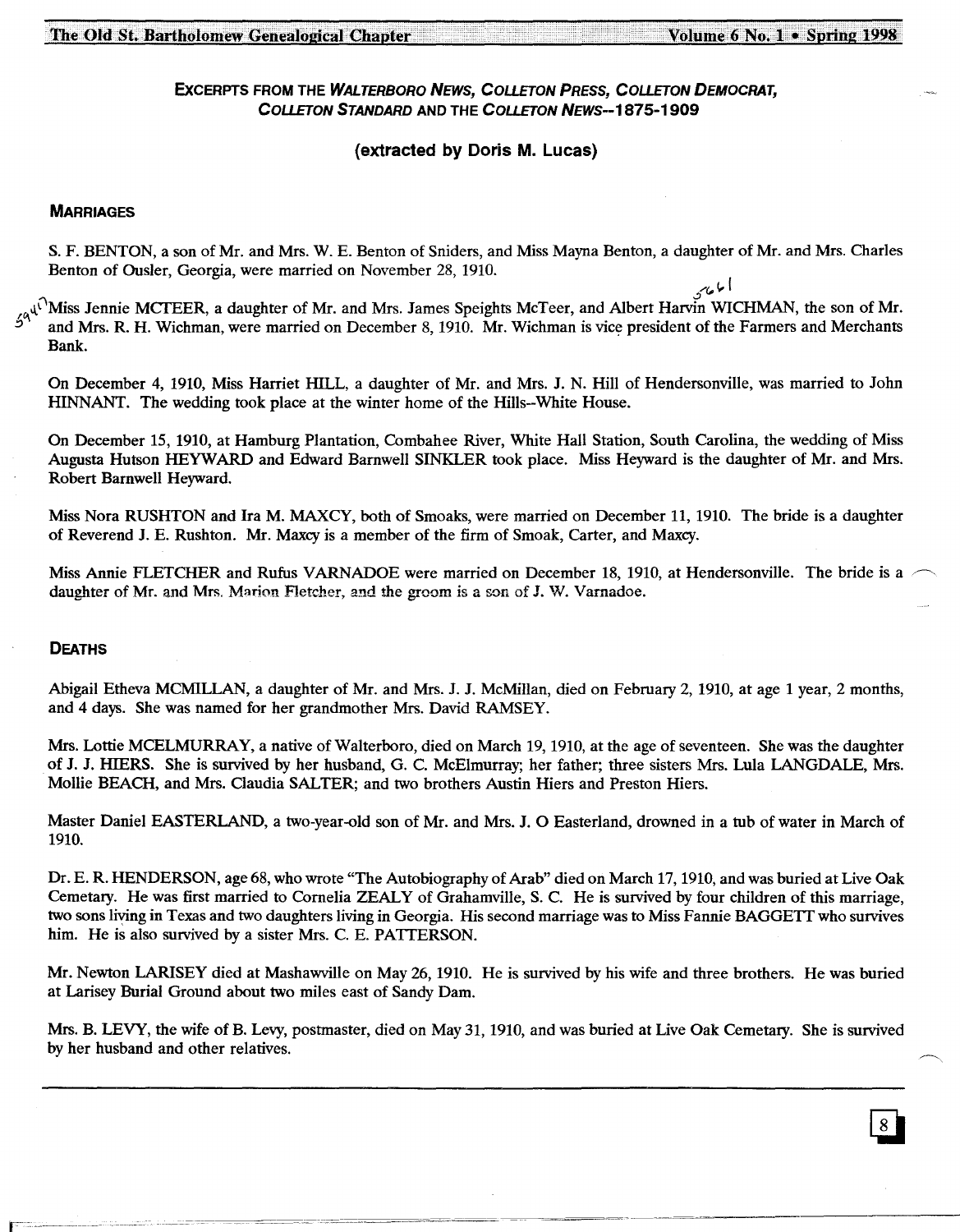

## JONES, MURDAUGH

Peter L. Jones, e-mail address: moniger@earthlink.net

Seeking information on ancestor John SB Jones born 12 March 1821. He was married to Mary Murdaugh. In the 1830 census of Colleton County there are two names that could be his father. They are John Jones and F. Evan Jones. Would appreciate any information on either one of them or any information on the Jones family.

## WILSON, Q'FLYNN

Josephine Shuler, 685 Boulevard NE, Orangeburg, SC 29115

Looking for any information on my grandfather born in Walterboro 1 July 1816 and married Margaret O'Flynn. He had one older sister. He moved to Orangeburg around 1850 and was on the 1860 Orangeburg census.

## MEMBERSHIP INFORMATION

Member: John Emanuel Turbeville III Address: P. O. Box 1743 Walterboro, SC 29488 (803) 549-1861

Researching: Turbeville, Alford, Bryant, Johnson, Campbell, Smith, Ellis, Mise, Roberts, Hawker, Shackelford, Miller, Atkinson, Humphery, Snoody, Butt, Sampson, and Swearingen.

# Some Clues for Studying Early English Families Naming Practices

| Eldest son      | often named for the father's father |
|-----------------|-------------------------------------|
| Second son      | for the mother's father             |
| Third son       | for the father                      |
| Fourth son      | for the father's eldest brother     |
| Eldest daughter | for the mother's mother             |
| Second daughter | for the father's mother             |
| Third daughter  | for the mother                      |
| Fourth daughter | for the mother's eldest sister      |
|                 |                                     |